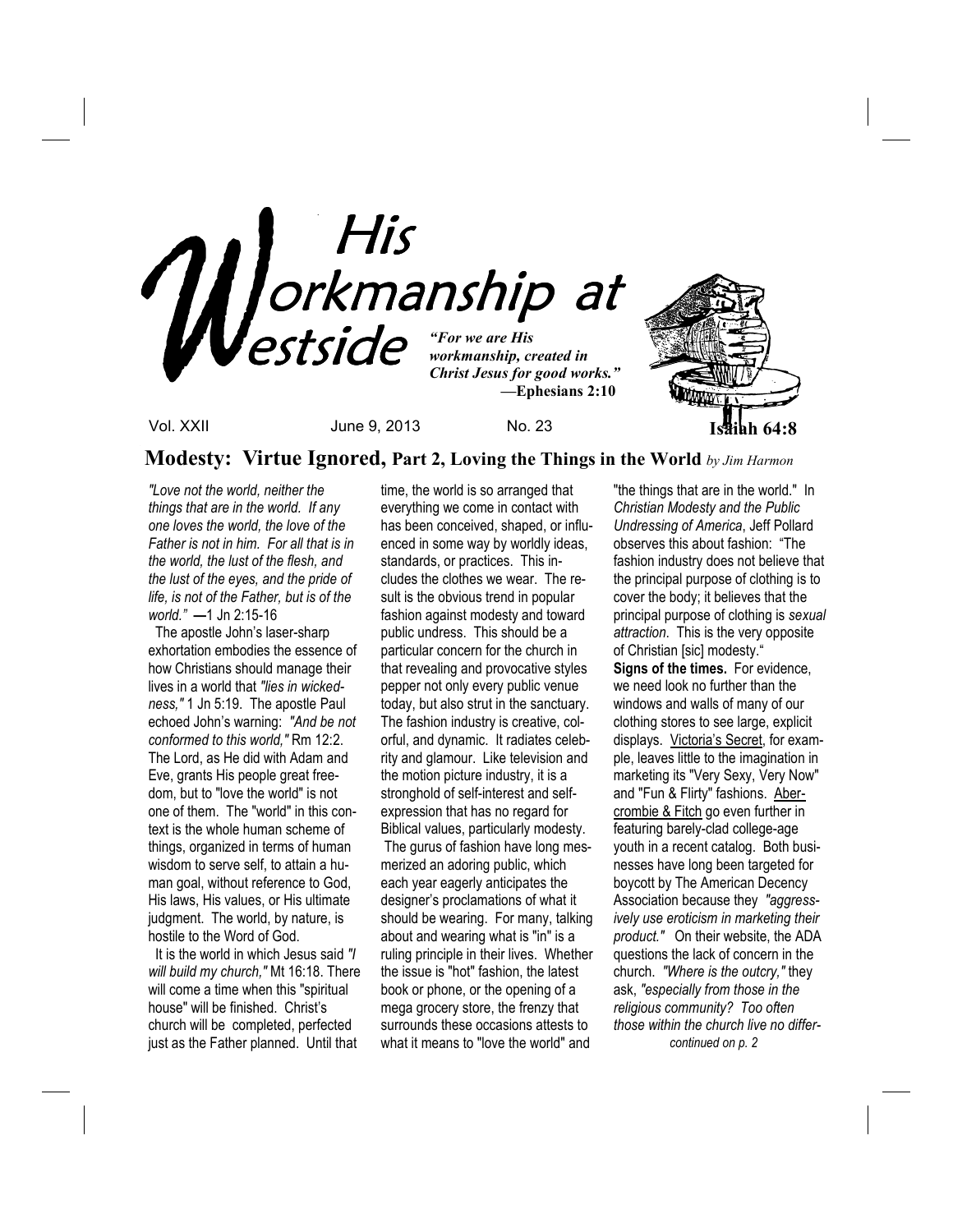### **"Likewise, that the women adorn themselves in modest apparel, with propriety and moderation, not with braided hair or gold or pearls or costly clothing, but, which is proper for women professing godliness, with good works." —1 Timothy 2:9-10**

*ently from those outside."* They add this warning: the marketing tactics used by A&F are being followed by other companies. If A&F continues its push, with little public outcry, expect a deluge of pornography in the marketplace in the not so distant future.

 Amid the fashions that do not honor God, there are numerous attractive, stylish, and complimentary choices that do. Regrettably, it's the daring, on-the-edge choices that tend to capture the public's fancy. Remember we said: *"We are living in a time of moral confusion, and our generation's indifference to moral concerns is reflected in many of today's styles. Christians should be concerned that many fashions, particularly for women, are harlot-like and amount to public undress."*  The attire of a harlot (prostitute) has a distinctive look that is designed to draw attention and stimulate desire, Pr 7:10. Whether for street wear or dress-up, the fashions listed below succeed in sidestepping modesty in some way, casting reminders of the attire of the harlot. They represent the clothing that should not be on each Christian's 1Thes 5:21 list ("Prove all things; hold fast what is good."): tube, halter, or skim tops; tanks, camisoles, anything that shows bra straps; miniskirts; sheer, see-through clothing; low-cut shirts, blouses, jeans; dresses blouses with low fronts or backs; skirts, dresses with slits; racy sayings on Tshirts; glitter that brings attention to chest or hips; ill-fitting garments (too tight or too loose, such as pants on men that seem to be falling off); excessive piercings; tattoos, hair color.

 From a Christian's perspective, problems with any garment should become self-evident by examining it to determine if anything about its design

or use "appeals to the flesh." For example, the camisole was originally an undergarment. Obviously, as a short and lacy outer garment, it offers an opportunity to think of *sexy*. Dressing to look sexy is an invitation to lust. Lust, of course, is a sin which especially men are cautioned in Scripture to avoid: Pr 6:25; 11:6; Ezek 23:5- 20; Mt 5:28; Rm 1:24-27; 6:12; 13:13-14; 1 Cor 10:6; Gal 5:16-17; Eph 2:3; 4:22; 1 Thes 4:5; 1 Tim 6:9; 3:6; Tit 3:3; 1 Pet 1:14; 2:11; 4:2-3; 2 Pet 1:4; 2:10, 18; 3:3; Jude 16-18. It is a stumbling block for others when women Christians dress in revealing fashions.

**Fashion emergencies.** Notwithstanding the condemnation of *nakedness* in the Old Testament and the New Testament's clear teaching on practical modesty, these styles tend to confirm that the popular is not necessarily *stylish*. For example, bare midriffs, the combination of the short T-shirt or cami and low-rise pants often reveal unflattering tummies, navels, and unbecoming tattoos. Body types being what they are, these styles quickly make a myth of the idea that one style fits all. Bare legs look better with hose. Dyed and bleached jeans may not be particularly revealing, but the patterns may accentuate private areas. Instead of eliciting an appreciation and respect for God-given femininity, they tend to expose the wearer's naiveté and lack of fashion sense.

 We shouldn't be surprised. "Sexy" is the operative word for many stores catering to pre-teens, teens, and college-age customers. Express features a pant line it calls the "Sexy, low-rise, slim-fit fashion story" as well as "Recklessly Sexy Jeans." Limited punctuates its wall décor with artistically scripted slogans—"Smart - Modern - Sexy;" "Casual - Sexy - Cool;" "Sexy Sweater;" and "I Love Sexy Pants." This kind of marketing has proven effective in turning heads and stirring emotions, particularly among youth and young women whose world revolves around *Cosmo Girl* and Justin Beiber. Other stores, such as Rampage, The Gap, and Miller's Outpost feature essentially the same styles, but seem more restrained in featuring the word, "sexy." Men's fashions typically are not as revealing. However, some males (pre-teens to college-age) have adopted Hip Hop fashion, wearing their pants so baggy and low off the hips that one wonders how they stay up and marking knuckles. These styles are imitative of those popular among inner-city youth and came from prison styles. Even though graceless and cumbersome, they are said to be "cool." ("Cool," of course, is an elastic word that represents a complete endorsement of the object of its attention.) Graceless quickly turns to vulgar (in female fashions, as well) when the wearer's underwear and butt-crack show as they lean over or sit down. That said, a greater reason for concern, particularly for parents, is that these fashions cannot be easily separated from the influence of Hip Hop culture and the explicitly sexual and violent lyrics and imagery that permeate many of its stage events and music videos.

 It is in the area of beach attire and swimwear for women that modesty is most openly ignored. For many sunworshippers, water enthusiasts, and beach athletes, wearing the legal minimum is the norm. Carousing spring breakers push even that line, rewarding bosom-baring exhibitionists

*continued on p. 3*.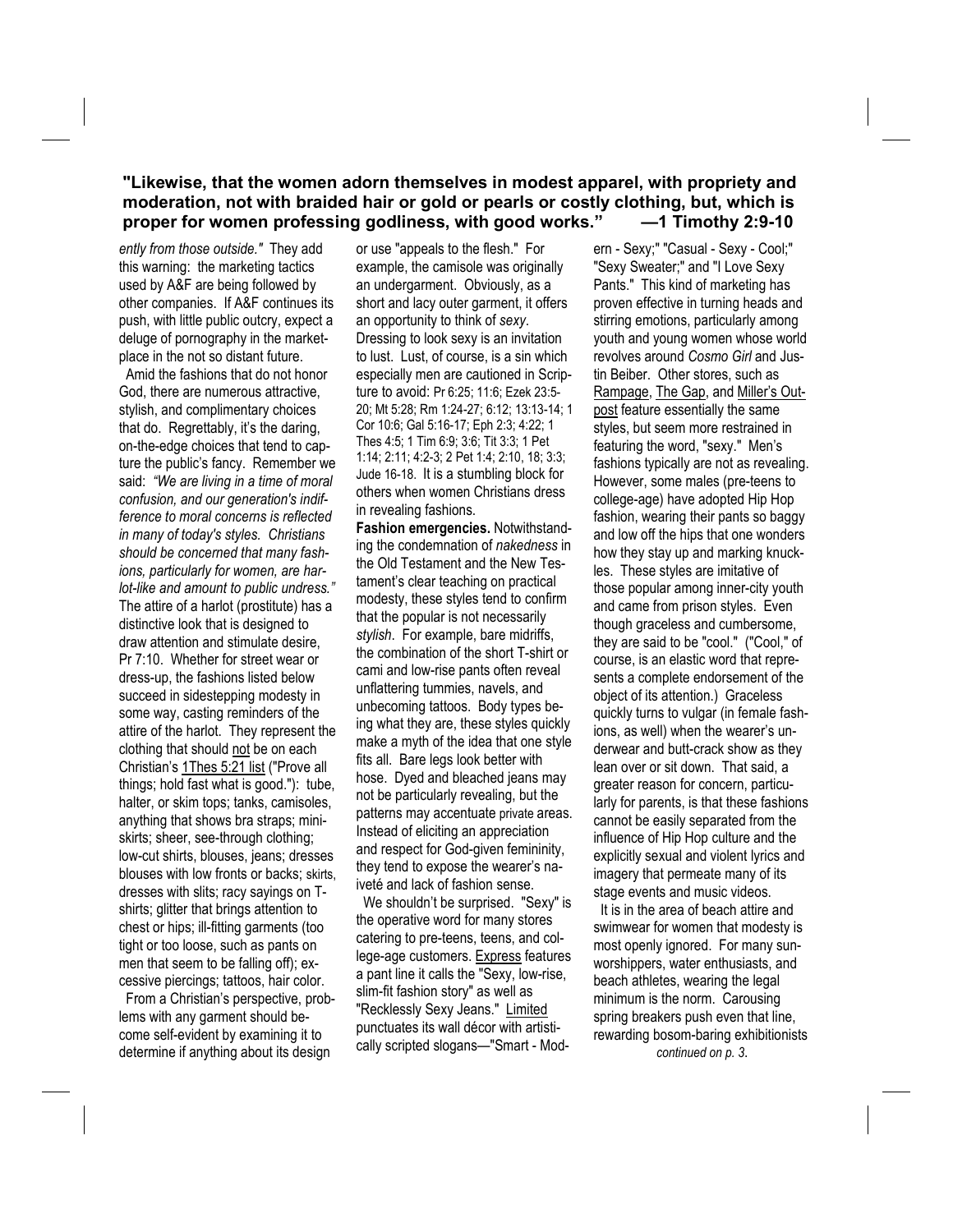

**teen in 2013**  "May you be filled with all the fullness of God." —Ephesians 3:19

#### **Modesty***, from p. 2*

with rousing hoots and whistles. As was pointed out in Part I, modesty was a common consideration in women's swimwear right up to the 1920s. Styles were designed to cover a woman's figure from neck to ankles. It had to do with the prevailing view of decency. Today, skimpy attire that one wouldn't dare wear to school, on the street, or in the mall, is considered okay for the beach or the pool.

**It's not just about clothes.** *"Flee also youthful lusts: but follow righteousness, faith, charity, peace, with them that call on the Lord out of a pure heart.*,:" 2 Tim 2:22. At the beach or pool, nakedness is on parade, not in a programmed or published medium, but in real time. Yet Christians, even those who diligently avoid certain movies, television programs, and literature because of offensive content, happily join in. Pollard makes this sobering point: "Swimwear not only legitimized nakedness but its Siamese twin, *voyeurism*. The female form was no longer a fantasy hidden under layers of cloth and petticoats: it was now a stark, sensual reality for all those who wanted to look."

 A voyeur is one who obtains gratification from seeing sexual objects, acts, or scenes. Voyeurism is most commonly associated with sexual perversion, pornography, "Peeping Toms" and the like. It represents the

# Discipleship Here At Home

**Psalm 133:1 antithesis of purity of conscience.** A Godfearing Christian will not succumb to this kind of behavior, but Christians should not underestimate the *tendency* toward voyeurism that can be stimulated by continued exposure to forms of indecency. Seemingly innocent "girl and boy watching," unadvised and ungoverned, will eventually numb the conscience. Impure thoughts will engage the mind freely.

> Voyeurism (though it's not called that) is today a mainstream pastime, popularized effectively by Playboy magazine. Porn magazines, with their slick format and striking photography, front an unholy but thriving empire of celebrity, glamour, sensuality, and sex. Sports Illustrated has joined the party with its annual swimsuit edition. But guess what? The issue is not really about swim suits! Even though its photographs are contrived, silly, and even vulgar, SI has successfully amended the meaning of "sports illustrated" to take advantage of an ever-growing market. Add the worldwide web, and the voyeur's field of dreams has no boundaries. **Almighty over all.** In the days of old, God laid on Israel what might be characterized as The Great Requirement: *"And now, Israel, what does the LORD your God require of you, but to fear the LORD your God, to walk in all His ways, and to love Him and to serve the LORD your God with all your heart and with all your soul, to keep the commandments of the LORD, and His statutes, which I command you this day for your good? Behold, the*  continued on p. 4

**Special Sunday in 2 weeks—WHO IS GOD?** We'll seek to understand and grow closer to the God Who reveals Himself in His word. Invite your friends!

*Expecting* **Marie Carlson**—-July 1 girl **Amy Vander Kooi**—August, boy

#### **PRAY FOR healing, protection, help, and comfort here and away**

**Madge Wallace—**passed away early this morning from lung cancer **Gary Boyd**—recovering from pneumonia **Judy Sartin**—acute bronchial pneumonia **Mark Campbell**—in rehab after second head injury; recovering at home **Matt Reames**—home, great improvement **Judy Strand**'s son **Joe Huff**—recurrence of neurological symptoms, black-outs, from brain injury he suffered in a 2007 car accident

**\_\_\_\_\_\_\_\_\_\_\_\_\_\_\_\_\_\_\_\_\_\_\_\_\_\_\_\_\_\_\_\_\_**

 **CHRONIC CONDITIONS Logan Corray; Rocco Sangellino Jr; Addison Tope; Pat Wilkes**—asthma **Pearl Chapman**—leg pains; pancreatitis **Nell Free—**new pacemaker; back pain **Rod Green—**thyroid trouble **Autumn Hadders—**epilepsy **Jonathan Hadders—**RA **Kirk Johnson—**worsening MS; needs help around his house **Menards—**aging; **Lloyd**, diabetes; **Virginia,** now legally blind from rapid macular degeneration; high BP **Sandra Perry**—neuropathy from diabetes **Cheryl Reames**—diverticulitis; fibromyalgia **Judy Sartin**—spinal stenosis; pain **Lynda Szymanski**—COPD, lung *+#+#+#+#+#+#+*

*Job concerns* **Andrew Tope, Lorenzo Gonzalez,** and **Frank Savarese** are seeking jobs.

*Traveling* **Pat** and **Larry Campbell**  are in AR caring for Pat's parents. The **Wilkeses** are in NC for their grandson **Drew**'s HS graduation.

\_\_\_\_\_\_\_\_\_\_\_\_\_\_\_\_\_\_\_\_\_\_\_\_\_\_\_\_\_\_ \_\_\_\_\_\_\_\_\_\_\_\_\_\_\_\_\_\_\_\_\_\_\_\_\_\_\_\_\_\_

*REJOICE* **Brennan Blicharski**, who studied the Bible online with **Joel Walker**  and **Jonathan Hadders**, and **John McLaughlin**, a co-worker of **Vickie Reingrover**, were recently baptized.